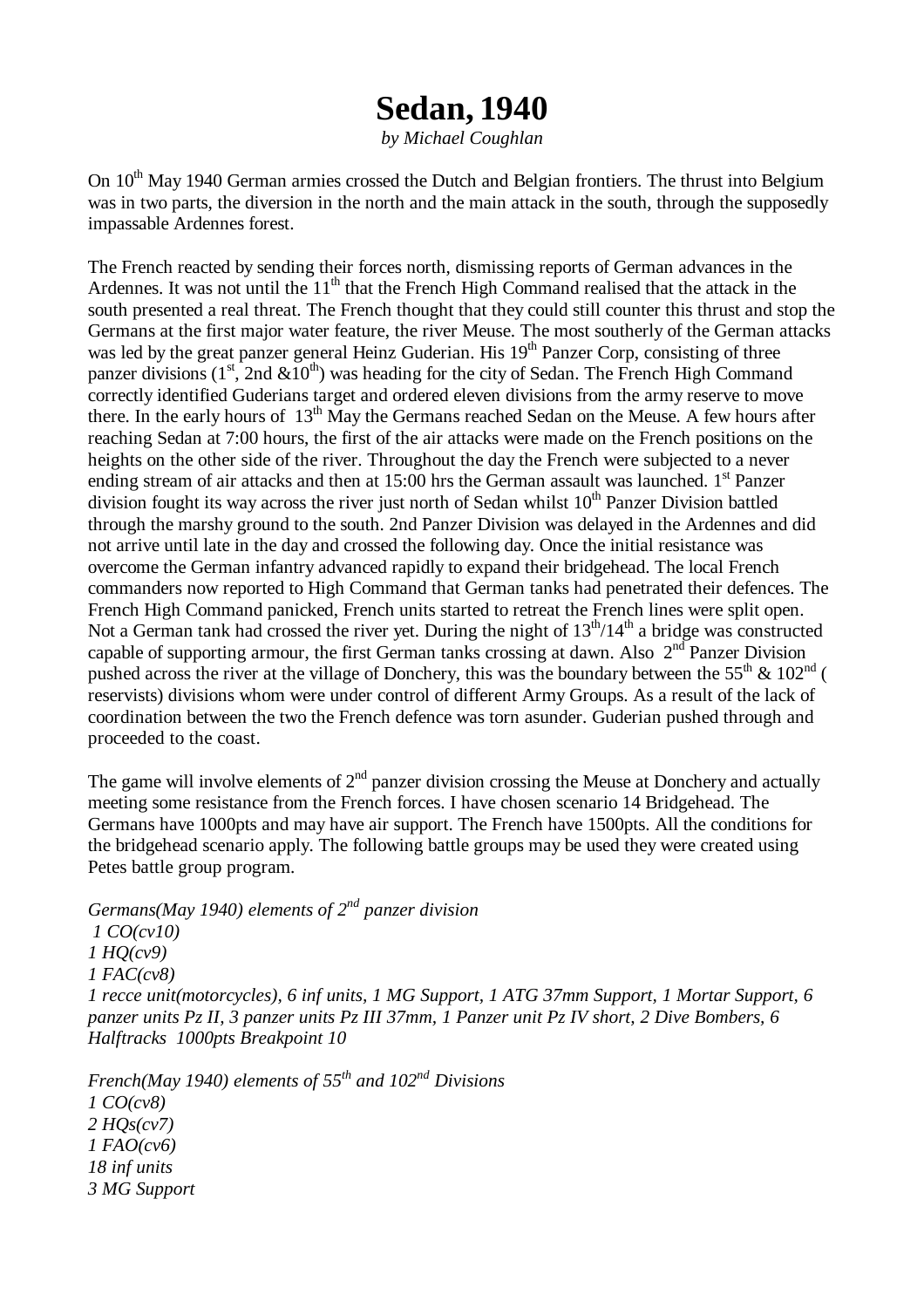*3 Mortar Support 6 tank units H-35/39 2 tank units s-35 1 tank unit Char B1 bis 3 ATG units 25mm 6 Artillery units 75mm 3 Transport units (Lorraine carriers)*

*French special rules apply*

*Assets 6 Arty 2 Smoke*

*Field Defences 6 wire sections 6 minefield, dummy*

 *Breakpoint 18 1485pts deduct 15pts from the VPs awarded to your opponent*

I have supplied a battlefield map, the table is 6 ft by 4 ft.

Feel free to use it or use your own Enjoy!